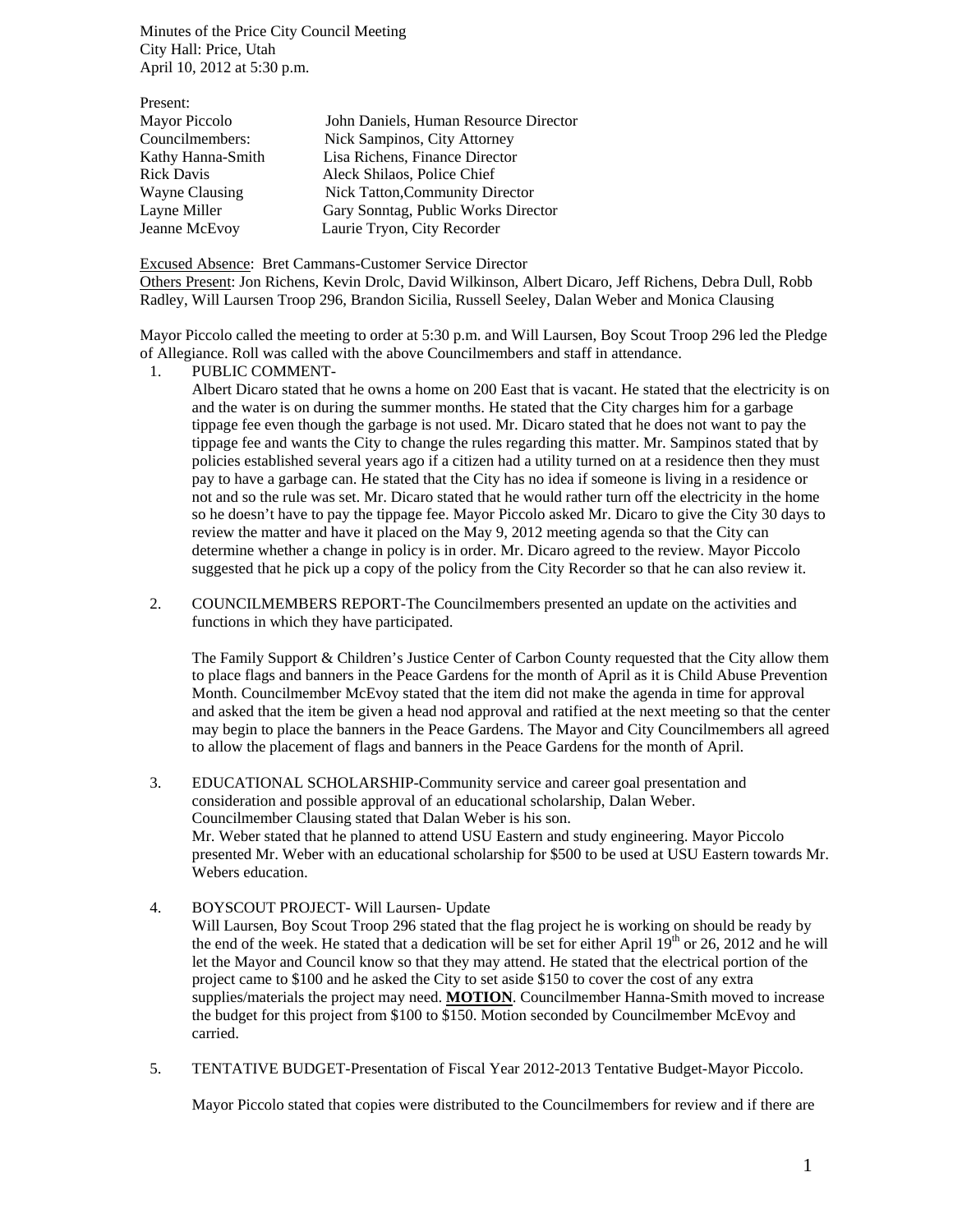questions or concerns to contact the Finance Director, Lisa Richens or the Department Heads for answers. He stated that the tentative budget will be adopted at the May  $9<sup>th</sup>$ , 2012 meeting. **MOTION**. Councilmember McEvoy moved to approve the tentative budget. Motion seconded by Councilmember Hanna-Smith and carried.

6. OUTSIDE WATER USERS AGREEMENT- Approval of updated agreement to be used when residents living outside Price City boundaries request culinary water service from Price City. Agreement has been reviewed by City staff and City Attorney.

City Engineer, Russell Seeley stated that the Outside Water Users Agreement needed to be updated to meet current standards and practices concerning maintenance and ownership of outside water line users. He stated that this agreement will affect future outside water users and provides for recordation at the Carbon County Recorders Office. **MOTION**. Councilmember Hanna-Smith moved to approve the changes and updates to the Outside Water Users Agreement. Motion seconded by Councilmember Davis and carried.

7. OUTSIDE WATER USER REQUEST-Approval for an outside water connection requested by John Richens for his property development located approximately 2000 feet northwest of the City's limits on the easterly side of Wood Hill Drive.

Mr. Richens has proposed installing a water pipeline to City standards, approximately 2,000 feet of 8 inch water main, fire hydrant and service lateral as part of the connection. The water main, fire hydrant and service lateral in a public right of way will be turned over and owned by the City once installation is complete. An agreement or easement from the County allowing the City to operate and maintain the pipeline in the public right of way is needed. City staff recommends that this pipeline and necessary appurtenances installed be considered comparable to a regular development in the City, with a required guarantee on the pipeline improvements utilizing a development agreement with sufficient surety to support the guarantee. Mr. Richens asked whether the City would reimburse some of the costs if other people move into the area and want to add onto his water connection. Gary Sonntag stated that there has never been an agreement of that type with an outside water connection and once the water line is completed it would be deeded over to the City which would then be maintained by the City so reimbursement would not work in this case. Mayor Piccolo stated that he understands Mr. Richens point and would like time to review the request and communicate with Mr. Richens at a later date after City staff has had time to find a fair and equitable answer for both parties. He stated that the request is separate from the agenda item tonight and the City does not want to delay Mr. Richens plans. Mayor Piccolo stated that a fee needs to be set or a share of reservoir water needs to be provided in lieu of the fee. **MOTION**. Councilmember Hanna-Smith moved to approve the request and set the outside water user fee at \$1600.00. Motion seconded by Councilmember Davis and carried.

PLANNING AND ZONING COMMISSION-Nick Tatton reported that the Planning and Zoning Commission gave the following recommendations on the applications for Conditional Use Permits:

8. Conditional Use Permit

Smoke & Spice BBQ Company- 396 S. Carbon Avenue- Final with conditions:<br>
a. Establishment of the business in accordance with all necessary and required business licenses, permits,

- building plans, building permits and approved Code compliance recommendations from the Price City Building Inspector and Price City Fire Chief, including kitchen, cooking, food preparation, dining, drinking establishment, entertainment land use elements finding that existing building renovations for restaurant land uses best protect the health, safety and welfare of the community based upon proper renovation and inspection;
- b. Handling of all storm water runoff as directed by the Price City Engineer finding that control of storm water runoff protects property and life safety;
- c. Registration of the business with the State of Utah and the Southeastern Utah District Health Department, as required, finding that properly registered and licensed businesses promote a healthy business climate and protect the interest of the public;
- d. Lighting at site to illuminate the business and parking lot only and be installed and adjusted to mitigate light transference to neighboring residential uses finding that limiting light transference to neighboring residential land uses mitigates potential conflicts;
- e. Fencing at site to remain as installed finding that existing site fencing provides a separation of land uses and mitigates neighboring land uses from negatively impacting one-another;
- f. Placement of rubbish and garbage dumpster in a gated and enclosed location; situated and serviced such that no smells or blowing debris/rubbish from the dumpster emanate to or impact surrounding properties finding that control of smells and debris mitigate possible negative impact on surrounding property owners;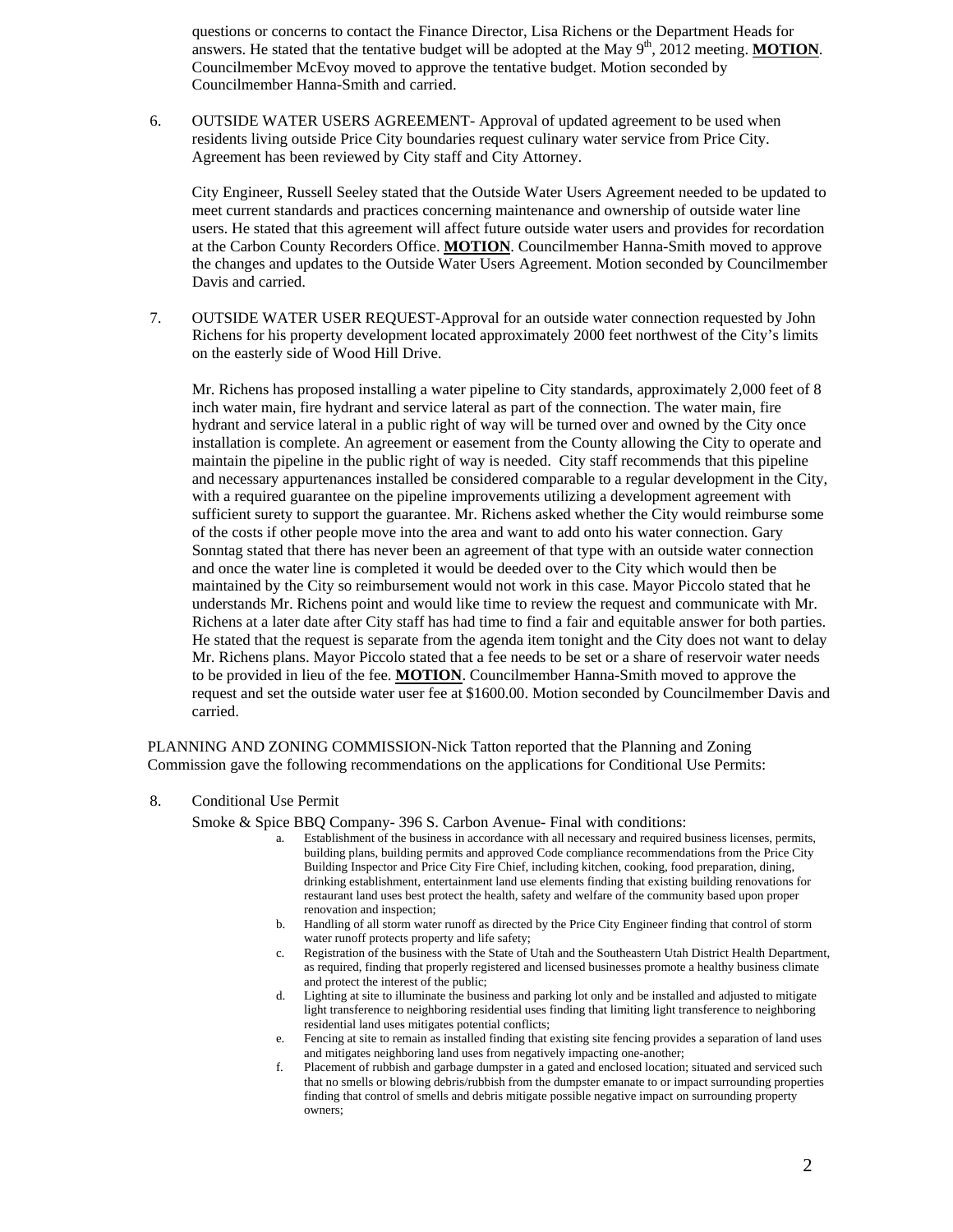- g. Connection of all utilities in a manner approved by the Price City Building Inspector, including compliance with all Price City and Price River Water Improvement District (PRWID) and Southeastern Utah District Health Department waste water protection requirements, such as installation of grease traps and sampling manholes, if and as required, finding that properly maintained and protected waste water systems protect the health, safety and welfare of the community and mitigate negative impact to the public sewer system;
	- i. No additional food service to be permitted at the location that may have an impact on the waste water collection system finding that upgrades to the sewer system and grease-traps may be necessary;
	- ii. Installation of an "under sink" type grease trap/interceptor, reviewed and inspected by the Price City Sewer Department and the Price River Water Improvement District (PRWID), if and as required, (applicant to provide evidence of inspection by both entities prior to occupancy) to provide protection of the Price City sewer system finding that protection of the public infrastructure mitigates sizable preventable sewer system maintenance problems in the future;
	- iii. Daily maintenance of the grease interceptor located within the building by Smoke & Spice BBQ Company staff, verifiable by a daily maintenance log and inspectable at any time by Price City or the Price River Water Improvement District (PRWID), or installation of a grease trap and sampling manhole, finding that protection of the waste water system is a primary objective of Price City;
- h. Outdoor cooking and food preparation area maintained in a secure manner to avoid accident or injury to customers, neighborhood children and in compliance with all food safety requirements finding that safety is a primary community concern;
- i. No on street parking by employees, owners of the business and all customer parking to be maintained off street and signed and striped to prevent parking confusion and property damage finding that prevention of parking conflicts is a primary concern of Price City in C-1 zoning districts;
- j. Parking in the parking lot limited to twenty-eight (28) spaces thereby limiting occupancy in the building to ninety-nine (99) occupants finding that parking in excess of twenty-eight (28) and building potential occupancy in excess of ninety-nine (99) occupants may negatively impact public health, safety and welfare as it relates to building and fire safety;
- k. Business signage, both temporary and permanent, to be reviewed and approved by the Price City Planning Department prior to installation and installed under inspection by the Price City Building Inspector finding that signage compliant with the Code promotes increased commercial activity;
- l. Site landscaping to be maintained in a manner meeting or exceeding the 5% minimum landscaping requirement required by the Code finding that the location is situated on a primary roadway and entry roadway within the community;
- m. No conditions at the property or structures that place the property or structures in violation of the Price City Property Maintenance Code finding the properly maintained property and structures protect property values and promote improved commercial activity;

**MOTION**. Councilmember Miller moved to accept the recommendations from the Planning and Zoning Commission and to approve item 8 with listed conditions. Motion seconded by Councilmember Clausing and carried.

CONSENT AGENDA-Councilmember Hanna-Smith moved to approve the Consent Agenda items 9 through 19 with item 20 removed for discussion. Motion seconded by Councilmember Davis and carried.

9. MINUTES

a. March 28, 2012

- 10. RESOLUTION 2012-04-Authorizing use of tipping/disposal fee savings to enhance recycling and conservation efforts within Price City.
- 11. INTERNATIONAL DAYS AGREEMENT- Authorization to approve an agreement for the International Days Celebration Audio/Visual Services
- 12. ELECTRONIC DISPOSAL- Authorization to participate in the EWaste Collection Day on April 21, 2012 and dispose of old computers and other electronics that are no longer in working condition in all departments.
- 13. EMPLOYEE PROMOTION-Promote David Wilkinson to Police Officer II in accordance with career ladder guidelines. Ref Memo to Council dated April 4, 2012.
- 14. PUBLIC WORKS WEEK- Proclamation-May 20-26, 2012. The theme for this year is "Public Works: Creating a Lasting Impression". It is proposed that this week be proclaimed, "Price City Public Works Week 2012".
- 15. APPRECIATION EVENT-Bob Bennett, Price City Building Inspector, is a Utah Energy Code Ambassador. The Ambassadors have been selected to receive the Utah Building Energy Efficiency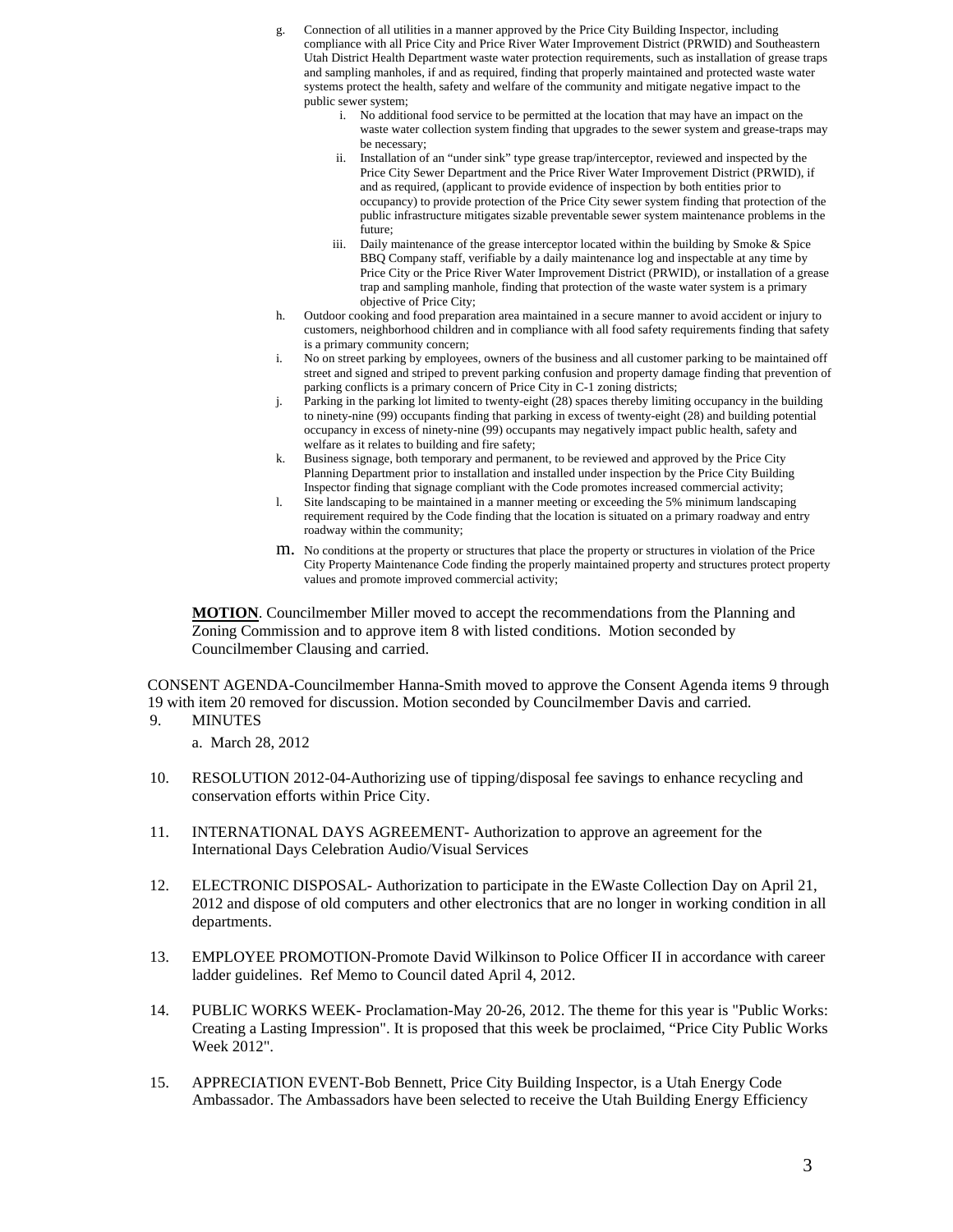Strategies Energy Champion Award, in appreciation for advancing energy efficiency solutions in Utah. The event will be on April 11, 2012, the event is free, at the State Capitol, in the company of Lt. Governor Bell.

- 16. ORDINANCE 2012-003- FLOOD HAZARD MITIGATION 2012-Adoption of revised flood plain ordinance. FEMA has recently updated the Flood Insurance Rate Maps for Carbon County. In order to remain in compliance with FEMA, they requested that the City pass an updated Flood Plain Ordinance. The proposed ordinance has been approved by City staff, the City Attorney, the Utah State Floodplain Administrator, and FEMA. The new maps will take effect May 2, 2012.
- 17. PRICE RIVER TRAIL-Carbon Avenue Parking Lot-Bids were opened April 3, 2012. The results were checked and reviewed with a subsequent recommendation for approval to award Bid Schedules 1 and 3 to Nelco Contractors, Inc. for \$141,647.95 to build the parking lot and lights at 25 West 600 South along the Price River Trail. Bid Schedule 2 will not be awarded. City staff has applied to UDOT for assistance ('Pedestrian Safe Sidewalk' program) installing sidewalk along Carbon Ave. Project costs are within budget (ZAP).
- 18. PRICE CITY ANNUAL EMPLOYEE PICNIC 2012---Hosted by Public Works Department & Employees: Tuesday, afternoon, July 17, 2012, Activities. BBQ Dinner.
- 19. TRAVEL REQUEST-

Officer Judd- POST Instructor Development-April 22-26, 2012- Hurricane, Ut. Officer Judd- POST Patrol Rifle Instructor-May 6-11, 2012- Hurricane, Ut. Officer Sicilia and Officer Regruto-Domestic Violence Conference-May 15-17, 2012- Midway, Ut. Officer Walker- Simunition Training- May 1-3, 2012- SLC, Ut. Officer Hyde-Basic Physical Defense- May 2-4, 2012- Provo, Ut. Laurie Tryon- UofU UMCA Training Institute- Aug. 1-3, 2012-Sandy, Ut. Lisa Richens-Utah State Auditor's Office Annual Government Auditing Update, May 3, and UACPA State & Local Government Conference, May 4, SLC, Ut. Bob Bennett-UIAEI Utah Chapter of International Association of Electrical Inspectors. May 6-9, 2012, Wendover, Nev. Training & Code Update. Est. \$539.29, budget.

- 20. EMPLOYEE PROMOTION-Promote Kevin Drolc to fill the Police Chief position created by the retirement of Aleck Shilaos. Reference Memorandum dated April 3, 2012 and associated form: Recommendation for Non-Competitive Promotion. Mayor Piccolo stated that Chief Shilaos is retiring on May 31, 2012 and it has been an honor to have him on the Price City Police Department for so many years. He stated that everyone will truly miss him and wish him a great retirement. He recommended that on June 1, 2012, Captain Kevin Drolc take over the position of Police Chief with a swearing in ceremony with family and friends at 12 noon. **MOTION**. Councilmember Hanna-Smith moved to accept the Mayors appointment of Captain Kevin Drolc to Police Chief. Motion seconded by Councilmember Miller and carried. Captain Drolc thanked everyone for their support of his promotion. He stated that Chief Shilaos has done a great job and he will try to follow in his footsteps and continue with the job Chief Shilaos has done during his tenure as Police Chief.
- 21. WATER RESOURCES-Update by Gary Sonntag
	- River Commission reports an increased water flow from the reservoir to the river from irrigation demands.
	- Price Wellington Canal is filled with water.
	- Weather is warming up and sprinklers are felt to meet demand.
- 22. COMMUNITY PROG.-CULTURE CONNECTION-Update by Councilmember Hanna-Smith
	- Ordering plants for outside of museum, 100 north side, wave pool and veterans memorial
	- Pioneer Park improvements
	- Review with Neil Breinholt-Culture Connection and International Days performance details
- 23. INTERNATIONAL DAYS

 Changing from float truck to float trailer- need the go ahead to purchase a trailer-budgeted. **MOTION**. Councilmember Davis moved for the International Day Committee to purchase a float trailer up to \$2,000 to be used in all parades. Motion seconded by Councilmember Clausing and